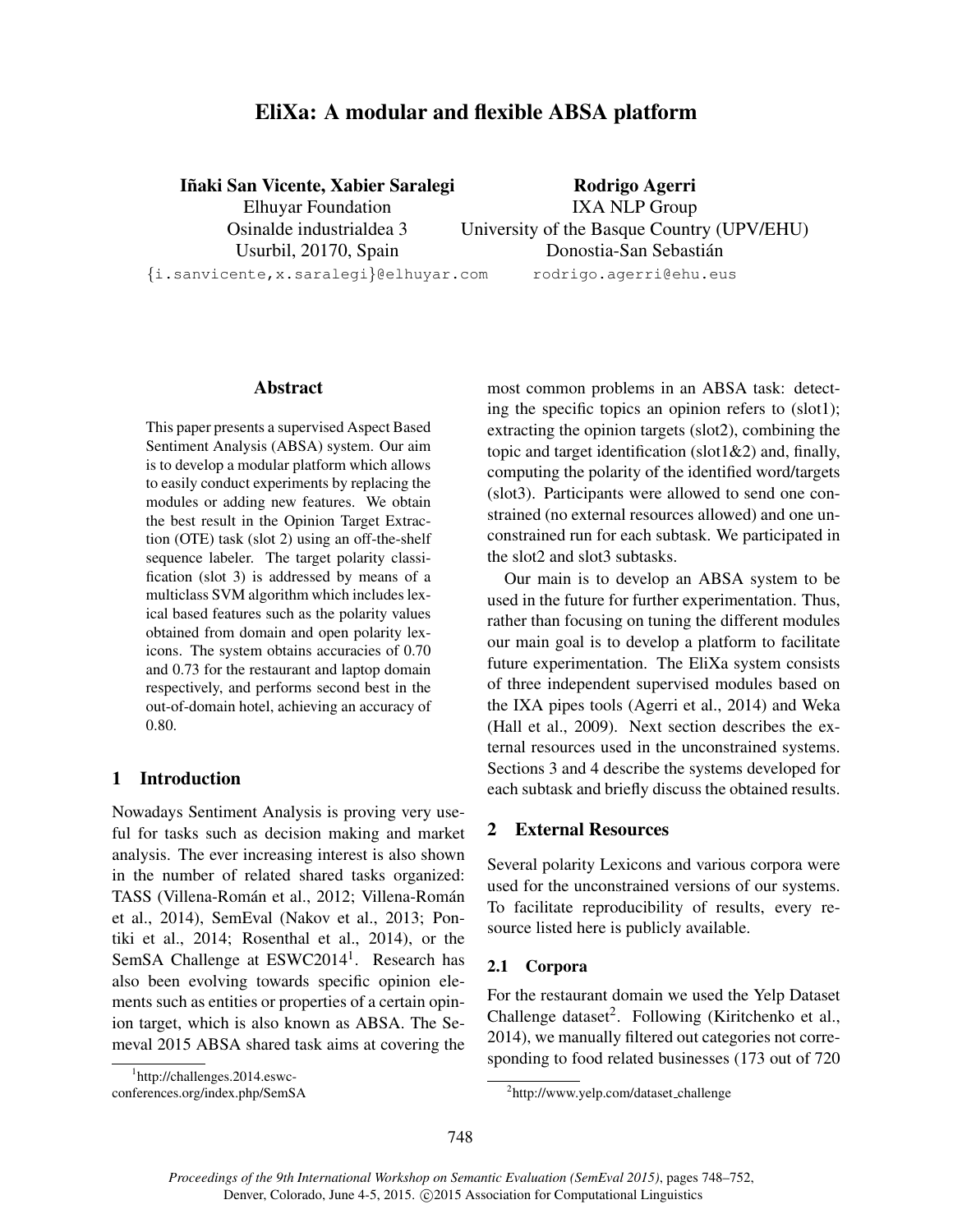were finally selected). A total of 997,721 reviews (117.1M tokens) comprise what we henceforth call the *Yelp food corpus*  $(C_{Yelp})$ .

For the laptop domain we leveraged a corpus composed of Amazon reviews of electronic devices (Jo and Oh, 2011). Although only 17,53% of the reviews belong to laptop products, early experiments showed the advantage of using the full corpus for both slot 2 and slot 3 subtasks. The *Amazon electronics corpus* ( $C_{Amaxon}$ ) consists of 24,259 reviews (4.4M tokens). Finally, the English Wikipedia was also used to induce word clusters using word2vec (Mikolov et al., 2013).

#### 2.2 Polarity Lexicons

We generated two types of polarity lexicons to represent polarity in the slot3 subtasks: general purpose and domain specific polarity lexicons.

A general purpose polarity lexicon  $L_{gen}$  was built by combining four well known polarity lexicons: SentiWordnet SWN (Baccianella et al., 2010), General Inquirer GI (Stone et al., 1966), Opinion Finder OF (Wilson et al., 2005) and Liu's sentiment lexicon Liu (Hu and Liu, 2004). When a lemma occurs in several lexicons, its polarity is solved according to the following priority order:  $Liu > OF$  $> GI > SWN$ . The order was set based on the results of (San Vicente et al., 2014). All polarity weights were normalized to a  $[-1, 1]$  interval. Polarity categories were mapped to weights for GI  $(neg_+ \rightarrow -0.8; neg \rightarrow -0.6; neg \rightarrow -0.2; pos \rightarrow -0.2;$  $pos\rightarrow 0.6$ ;  $pos_+\rightarrow 0.8$ ), Liu and OF (neg $\rightarrow$ -0.7;  $pos\rightarrow 0.7$  for both). In addition, a restricted lexicon  $L_{\text{generes}}$  including only the strongest polarity words was derived from  $L_{gen}$  by applying a threshold of  $\pm 0.6$ .

| Domain     | <b>Polarity Lexicon</b> | <b>Total</b> |
|------------|-------------------------|--------------|
| General    | $L_{gen}$               | 42,218       |
| General    | $L_{qenres}$            | 12,398       |
| Electronic | $L_{A maxon}$           | 4.511        |
| devices    |                         |              |
| Food       | $L_{Yelp}$              | 4.691        |

Table 1: Statistics of the polarity lexicons.

Domain specific polarity lexicons  $L_{Yelp}$  and  $L_{Amaxon}$  were automatically extracted from  $C_{Yelp}$ and  $C_{Amaxon}$  reviews corpora. Reviews are rated

in a [1..5] interval, being 1 the most negative and 5 the most positive. Using the Log-likelihood ratio (LLR) (Dunning, 1993) we obtained the ranking of the words which occur more with negative and positive reviews respectively. We considered reviews with 1 and 2 rating as negative and those with 4 and 5 ratings as positive. LLR scores were normalized to a  $[-1, 1]$  interval and included in  $L_{Yelp}$  and  $L_{Amaxon}$ lexicons as polarity weights.

## 3 Slot2 Subtask: Opinion Target Extraction

The Opinion Target Extraction task (OTE) is addressed as a sequence labeling problem. We use the *ixa-pipe-nerc* Named Entity Recognition system<sup>3</sup> (Agerri et al., 2014) off-the-shelf to train our OTE models; the system learns supervised models via the Perceptron algorithm as described by (Collins, 2002). *ixa-pipe-nerc* uses the Apache OpenNLP project implementation of the Perceptron algorithm<sup>4</sup> customized with its own features. Specifically, *ixapipe-nerc* implements basic non-linguistic local features and on top of those a combination of word class representation features partially inspired by (Turian et al., 2010). The word representation features use large amounts of unlabeled data. The result is a quite simple but competitive system which obtains the best constrained and unconstrained results and the first and third best overall results.

The local features implemented are: current token and token shape (digits, lowercase, punctuation, etc.) in a 2 range window, previous prediction, beginning of sentence, 4 characters in prefix and suffix, bigrams and trigrams (token and shape). On top of them we induce three types of word representations:

- Brown (Brown et al., 1992) clusters, taking the 4th, 8th, 12th and 20th node in the path. We induced 1000 clusters on the Yelp reviews dataset described in section 2.1 using the tool implemented by Liang<sup>5</sup>.
- Clark (Clark, 2003) clusters, using the standard configuration to induce 200 clusters on the Yelp reviews dataset and 100 clusters on the food portion of the Yelp reviews dataset.

<sup>&</sup>lt;sup>3</sup>https://github.com/ixa-ehu/ixa-pipe-nerc

<sup>4</sup> http://opennlp.apache.org/

<sup>5</sup> https://github.com/percyliang/brown-cluster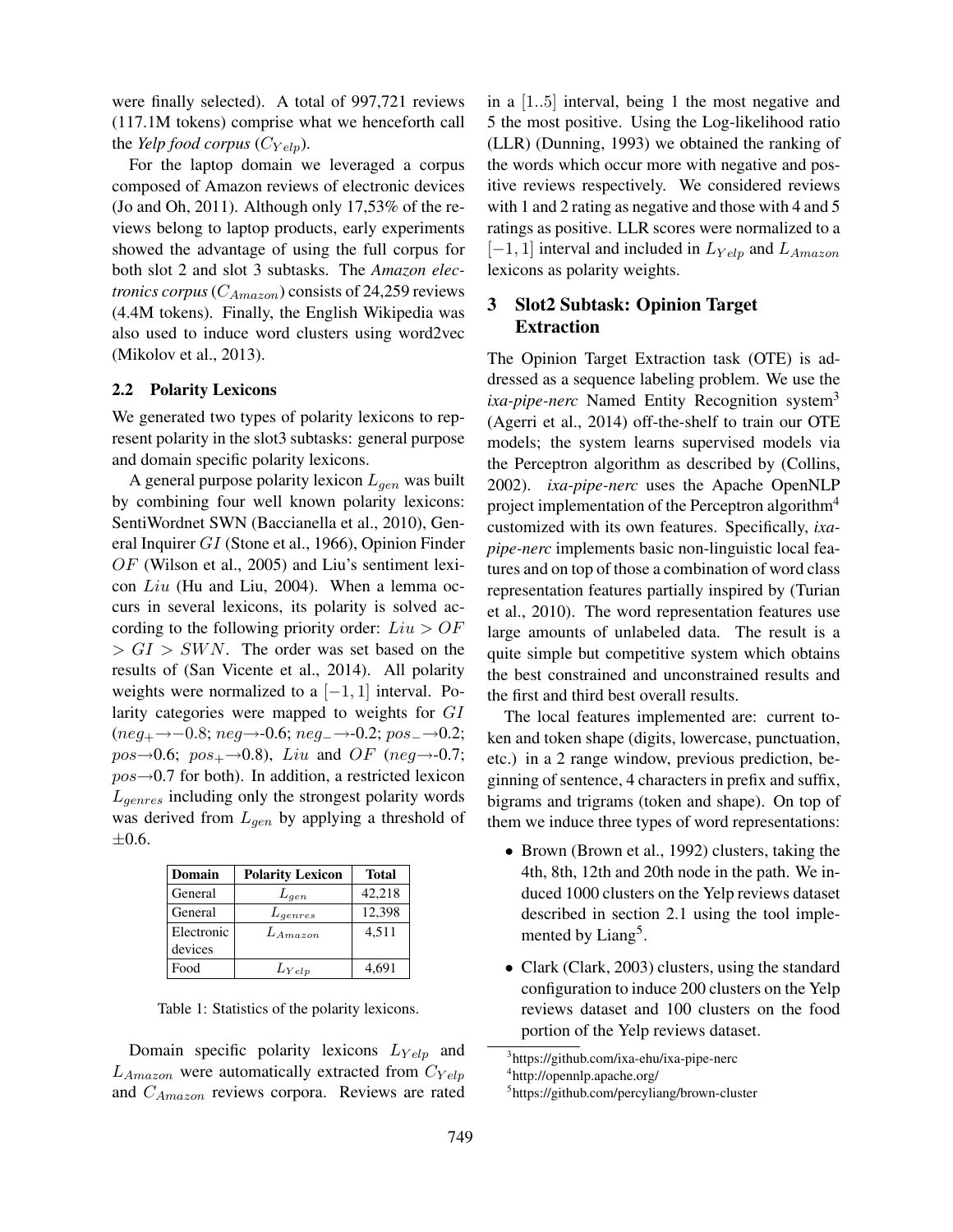• Word2vec (Mikolov et al., 2013) clusters, based on K-means applied over the extracted word vectors using the skip-gram algorithm<sup>6</sup>; 400 clusters were induced using the Wikipedia.

The implementation of the clustering features looks for the cluster class of the incoming token in one or more of the clustering lexicons induced following the three methods listed above. If found, then we add the class as a feature. The Brown clusters only apply to the token related features, which are duplicated. We chose the best combination of features using 5-fold cross validation, obtaining 73.03 F1 score with local features (e.g. constrained mode) and 77.12 adding the word clustering features, namely, in unconstrained mode. These two configurations were used to process the test set in this task. Table 2 lists the official results for the first 4 systems in the task.

| System (type)      | <b>Precision</b> | <b>Recall</b> | F1 score |
|--------------------|------------------|---------------|----------|
| <b>Baseline</b>    | 55.42            | 43.4          | 48.68    |
| EliXa(u)           | 68.93            | 71.22         | 70.05    |
| NLANGP(u)          | 70.53            | 64.02         | 67.12    |
| $E$ liXa $(c)$     | 67.23            | 66.61         | 66.91    |
| IHS-RD-Belarus (c) | 67.58            | 59.23         | 63.13    |

Table 2: Results obtained on the slot2 evaluation on restaurant data.

The results show that leveraging unlabeled text is helpful in the OTE task, obtaining an increase of 7 points in recall. It is also worth mentioning that our constrained system (using non-linguistic local features) performs very closely to the second best overall system by the NLANGP team (unconstrained). Finally, we would like to point out to the overall low results in this task (for example, compared to the 2014 edition), due to the very small and difficult training set (e.g., containing many short samples such as "Tasty Dog!") which made it extremely hard to learn good models for this task. The OTE models will be made freely available in the *ixa-pipe-nerc* website in time for SemEval 2015.

### 4 Slot3 Subtask: Sentiment Polarity

The EliXa system implements a single multiclass SVM classifier. We use the SMO implementation provided by the Weka library (Hall et al., 2009). All the classifiers built over the training data were evaluated via 10-fold cross validation. The complexity parameter was optimized as  $(C = 1.0)$ . Many configurations were tested in this experiments, but in the following we only will describe the final setting.

### 4.1 Baseline

The very first features we introduced in our classifier were token ngrams. Initial experiments showed that lemma ngrams (lgrams) performed better than raw form ngrams. One feature per lgram is added to the vector representation, and lemma frequency is stored. With respect to the ngram size used, we tested up to 4-gram features and improvement was achieved in laptop domain but only when not combined with other features.

#### 4.2 PoS

PoS tag and lemma information, obtained using the IXA pipes tools (Agerri et al., 2014), were also included as features. One feature per PoS tag was added again storing the number of occurrences of a tag in the sentence. These features slightly improve over the baseline only in the restaurant domain.

#### 4.3 Window

Given that a sentence may contain multiple opinions, we define a window span around a given opinion target (5 words before and 5 words after). When the target of an opinion is null the whole sentence is taken as span. Only the restaurant and hotel domains contained gold target annotations so we did not use this feature in the laptop domain.

#### 4.4 Polarity Lexicons

The positive and negative scores we extracted as features from both general purpose and domain specific lexicons. Both scores are calculated as the sum of every positive/negative score in the corresponding lexicon divided by the number of words in the sentence. Features obtained from the general lexicons provide a slight improvement.  $L_{\text{genses}}$  is better for restaurant domain, while  $L_{gen}$  is better for laptops. Domain specific lexicons  $L_{Amaxon}$  and  $L_{Yelo}$  also help as shown by tables 3 and 4.

<sup>6</sup> https://code.google.com/p/word2vec/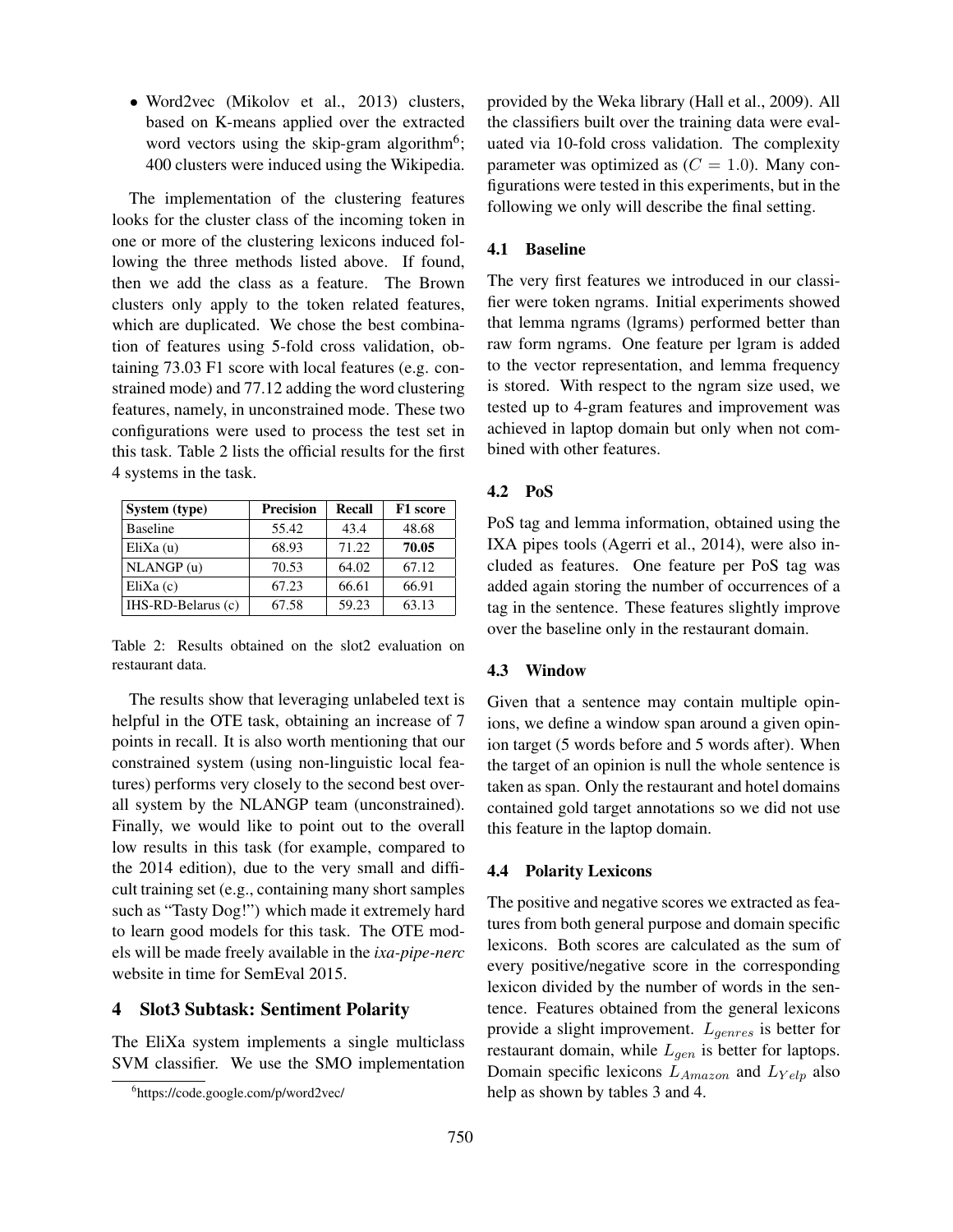#### 4.5 Word Clusters

Word2vec clustering features combine best with the rest as shown by table 3. These features only were useful for the restaurant domain, perhaps due to the small size of the laptops domain data.

#### 4.6 Feature combinations

Every feature, when used in isolation, only marginally improves the baseline. Some of them, such as the E&A features (using the gold information from the slot1 subtask) for the laptop domain, only help when combined with others. Best performance is achieved when several features are combined. As shown by tables 4 and 5, improvement over the baseline ranges between 2,8% and 1,9% in the laptop and restaurant domains respectively.

| Classifier                                  | <b>Acc Rest</b> |
|---------------------------------------------|-----------------|
| Baseline (organizers)                       | 78.8            |
| <b>Baseline</b>                             |                 |
| 1 gram                                      | 80.11           |
| 21gram                                      | 79.3            |
| $11qram + E\&A$                             | 79.8            |
| 11qram(w5)                                  | 80.41           |
| $11qram + PoS$                              | 80.59(c)        |
| Lexicons                                    |                 |
| $11qram + L_{gen}$                          | 80.6            |
| $11qram + L_{genres}$                       | 81              |
| $11qram + L_{Yeln}$                         | 80.9            |
| <b>Combinations</b>                         |                 |
| $1lgram(w5) + w2v(C_{Yelp}) + L_{genses} +$ | 82.34(u)        |
| $L_{Yelp} + PoS$                            |                 |

Table 3: Slot3 ablation experiments for restaurants. (c) and (u) refer to constrained and unconstrained tracks.

#### 4.7 Results

Table 5 shows the result achieved by our sentiment polarity classifier. Although for both restaurant and laptops domains we obtain results over the baseline both performance are modest.

In contrast, for the out of domain track, which was evaluated on hotel reviews our system obtains the third highest score. Because of the similarity of the domains, we straightforwardly applied our restaurant domain models. The good results of the constrained system could mean that the feature combination used may be robust across domains. With respect to the unconstrained system, we suspect that

| Classifier                                | Acc Lapt    |
|-------------------------------------------|-------------|
| Baseline (organizers)                     | 78.3        |
| <b>Baseline</b>                           |             |
| 1 gram                                    | 79.33       |
| 21gram                                    | 79.7        |
| $11qram + clusters(w2v)$                  | 79.23       |
| $11qram + E\&A$                           | 79.23       |
| $11qram + PoS$                            | 78.88       |
| <b>Lexicons</b>                           |             |
| $11qram + L_{gen}$                        | 79.2        |
| $11qram + L_{aenres}$                     | 79          |
| $11qram + L_{Amaxon}$                     | 79.7        |
| <b>Combinations</b>                       |             |
| $11qram + PoS + E\&A$                     | 79.99(c)    |
| $2lgram + PoS + E\&A$                     | 78.27       |
| $1lgram + L_{genes} + L_{Amazon} + PoS +$ | $80.85$ (u) |
| E& A                                      |             |

Table 4: Slot3 ablation experiments for laptops; (c) and (u) refer to constrained and unconstrained tracks.

such a good performance is achieved due to the fact that word cluster information was very adequate for the hotel domain, because  $C_{\text{velp}}$  contains a 10.55% of hotel reviews.

| <b>System</b>   | Rest.     | Lapt.    | Hotel            |
|-----------------|-----------|----------|------------------|
| <b>Baseline</b> | 63.55     | 69.97    | 71.68 (majority) |
| Sentiue         | 78.70(1)  | 79.35(1) | 71.68(4)         |
| <i>sislif</i>   | 75.50(3)  | 77.87(3) | 85.84(1)         |
| EliXa $(u)$     | 70.06(10) | 72.92(7) | 79.65(3)         |
| EliXa (c)       | 67.34(14) | 71.55(9) | 74.93(5)         |

Table 5: Results obtained on the slot3 evaluation on restaurant data; ranking in brackets.

### 5 Conclusions

We have presented a modular and supervised ABSA platform developed to facilitate future experimentation in the field. We submitted runs corresponding to the slot2 and slot3 subtasks, obtaining competitive results. In particular, we obtained the best results in slot2 (OTE) and for slot3 we obtain 3rd best result in the out-of-domain track, which is nice for a supervised system. Finally, a system for topic detection (slot1) is currently under development.